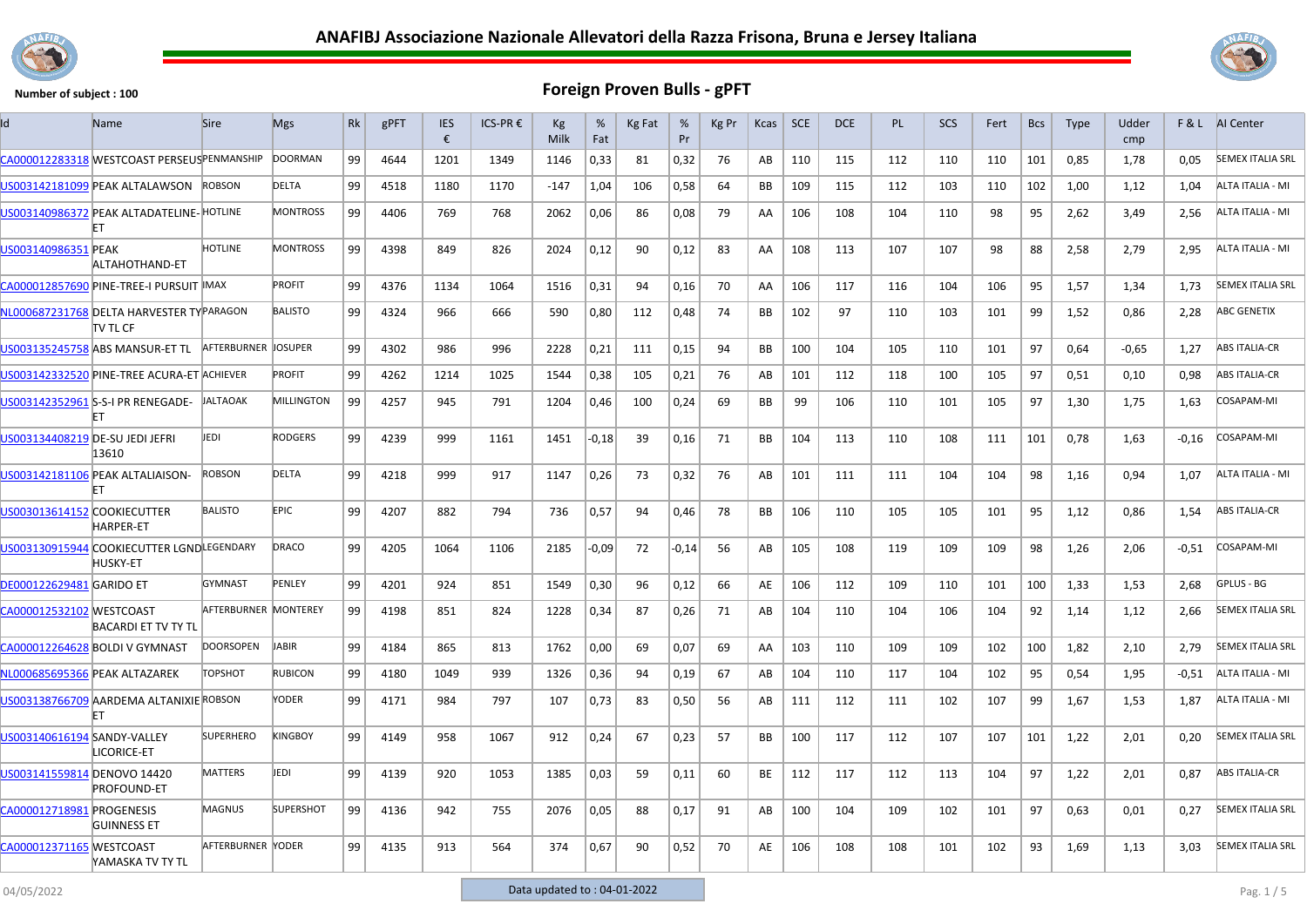



| Id                              | Name                                                          | Sire                | <b>Mgs</b>       | <b>Rk</b> | gPFT | <b>IES</b><br>€ | ICS-PR € | Кg<br>Milk | %<br>Fat | Kg Fat | %<br>Pr | Kg Pr | Kcas      | <b>SCE</b> | <b>DCE</b> | <b>PL</b> | <b>SCS</b> | Fert | <b>Bcs</b> | <b>Type</b> | Udder<br>cmp |         | <b>F&amp;L</b> AI Center |
|---------------------------------|---------------------------------------------------------------|---------------------|------------------|-----------|------|-----------------|----------|------------|----------|--------|---------|-------|-----------|------------|------------|-----------|------------|------|------------|-------------|--------------|---------|--------------------------|
|                                 | US003129038181 TRIPLECROWN JW<br><b>MATTERS ET</b>            | OCTOBERFEST MOONRAY |                  | 99        | 4127 | 997             | 907      | 1896       | 0,19     | 97     | 0,08    | 73    | AE        | 111        | 114        | 110       | 107        | 105  | 97         | 0,35        | 0.17         | 0.59    | <b>SEMEX ITALIA SRL</b>  |
| US003132352752 ST GEN R-HAZE    | <b>RAPID-ET</b>                                               | HAZE                | <b>RUBICON</b>   | 99        | 4120 | 910             | 768      | 1322       | 0,33     | 91     | 0,16    | 63    | AB        | 108        | 115        | 112       | 98         | 104  | 94         | 2,04        | 2,14         | 1,65    | <b>TAG/DYNAMIC GEN</b>   |
| CA000012371147 WESTCOAST        | <b>GUARANTEE</b>                                              | <b>BOASTFUL</b>     | TANGO            | 99        | 4105 | 964             | 1078     | 651        | 0,35     | 65     | 0,30    | 55    | AB        | 104        | 112        | 112       | 113        | 109  | 97         | $-0,38$     | 0,69         | $-1,67$ | <b>SEMEX ITALIA SRL</b>  |
|                                 | US003142181416 PEAK ALTAABBA ET                               | <b>BLOWTORCH</b>    | <b>RUBICON</b>   | 99        | 4103 | 1013            | 956      | 1539       | 0,16     | 80     | $-0.01$ | 50    | AA        | 113        | 114        | 115       | 106        | 109  | 100        | 1.66        | 1.06         | 2.51    | ALTA ITALIA - MI         |
| US003142332722 PINE-TREE CW     | LEGACY-ET                                                     | FRAZZLED            | YODER            | 99        | 4090 | 1044            | 985      | 850        | 0,40     | 81     | 0,16    | 46    | AB        | 104        | 103        | 118       | 113        | 108  | 101        | 0,06        | 1,26         | -1,36   | COSAPAM-MI               |
| CA000012773216 SILVERRIDGE V    | <b>TIMBERLAKE</b>                                             | <b>IMAX</b>         | <b>SUPERSHOT</b> | 99        | 4065 | 1005            | 771      | 2254       | $-0.07$  | 76     | 0.02    | 78    | AE        | 107        | 113        | 116       | 102        | 101  | 97         | 1,43        | 2,01         | $-0,19$ | <b>SEMEX ITALIA SRL</b>  |
| CA000012130518 WESTCOAST        | WINDMILL                                                      | <b>SUPERSHOT</b>    | <b>DOORMAN</b>   | 99        | 4061 | 865             | 1077     | 1539       | 0,10     | 71     | 0,11    | 65    | BB        | 105        | 118        | 108       | 114        | 101  | 97         | 1,69        | 1,79         | 0,69    | <b>SEMEX ITALIA SRL</b>  |
|                                 | US003141559498 DE-SU FRAZZ TAHITI<br>14104-ET                 | FRAZZLED            | <b>DELTA</b>     | 99        | 4059 | 1000            | 887      | 2131       | 0,15     | 100    | 0,05    | 77    | AB        | 105        | 111        | 113       | 101        | 105  | 88         | 0,31        | 0,43         | $-1,69$ | COSAPAM-MI               |
|                                 | CA000012648593 PROGENESIS HAWAI<br><b>RF TV TY TL</b>         | APPRENTICE          | <b>SILVER</b>    | 99        | 4054 | 996             | 1010     | 1218       | 0,20     | 72     | 0.06    | 49    | AB        | 110        | 111        | 117       | 109        | 109  | 96         | 0,68        | 1,15         | 0.72    | <b>SEMEX ITALIA SRL</b>  |
| CA000012687225 VOGUE LETSGO     |                                                               | APPLICABLE          | POWERBALL P      | 99        | 4050 | 742             | 786      | 726        | 0,15     | 45     | 0,20    | 48    | <b>BB</b> | 100        | 111        | 110       | 110        | 104  | 100        | 2.51        | 3.49         | 1,63    | INTERMIZOO - PD          |
| CA000012948909 PROGENESIS       | PYRAMID                                                       | <b>GUARANTEE</b>    | <b>RUBICON</b>   | 99        | 4047 | 970             | 884      | 310        | 0,56     | 71     | 0,31    | 43    | AB        | 107        | 112        | 113       | 103        | 112  | 99         | 0,68        | 0,97         | 0.49    | <b>SEMEX ITALIA SRL</b>  |
| US003014562298 SANDY-V.         | <b>ALTAPACKARD CF TV</b>                                      | <b>SUPERSTAR</b>    | <b>KINGBOY</b>   | 99        | 4047 | 719             | 788      | 97         | 0,61     | 71     | 0,36    | 42    | <b>BB</b> | 100        | 108        | 104       | 113        | 105  | 110        | 1,59        | 1,42         | 2,76    | ALTA ITALIA - MI         |
| US003141559636 DENOVO 14242     | KOKOMO-ET                                                     | <b>BLOWTORCH</b>    | DELTA            | 99        | 4045 | 932             | 889      | 1476       | 0,05     | 63     | 0,02    | 51    | AA        | 105        | 111        | 113       | 107        | 109  | 96         | 1,31        | 1,28         | 2,21    | <b>ABS ITALIA-CR</b>     |
| <b>DE001501387474 SEMINO ET</b> |                                                               | <b>SILVER</b>       | <b>BALISTO</b>   | 99        | 4041 | 819             | 536      | 1085       | 0,38     | 87     | 0,29    | 70    | AB        | 100        | 105        | 109       | 103        | 98   | 99         | 1,96        | 1,92         | 2,50    | GPLUS - BG               |
|                                 | DE000539063887 MILDER HERMES-ET                               | <b>SUPERHERO</b>    | MODENA           | 99        | 4035 | 784             | 839      | 1172       | 0,10     | 57     | 0,20    | 62    | AB        | 103        | 110        | 107       | 110        | 104  | 97         | 1,40        | 1,37         | 1,15    | <b>STG ITALIA</b>        |
| US003147223513 S-S-I DELROY     | <b>BIGGELO-ET</b>                                             | <b>DELROY</b>       | <b>TOPGUN</b>    | 99        | 4032 | 953             | 764      | 1074       | 0,53     | 108    | 0,23    | 64    | AE        | 108        | 114        | 112       | 106        | 100  | 96         | 1,31        | 1,04         | $-0.07$ | COSAPAM-MI               |
|                                 | US003142490309 MR T-SPRUCE FRAZZ FRAZZLED<br>LIONEL-ET        |                     | <b>MONTROSS</b>  | 99        | 4031 | 894             | 558      | 2911       | 0,20     | 139    | 0,01    | 100   | AA        | 100        | 101        | 108       | 102        | 96   | 92         | 0,18        | $-0.07$      | $-2,42$ | COSAPAM-MI               |
| US003141494328 ABS OUTBACK-ET   |                                                               | SPECTRE             | <b>TROY</b>      | 99        | 4031 | 1101            | 1108     | 1354       | 0,28     | 86     | 0,13    | 61    | AB        | 114        | 120        | 114       | 105        | 106  | 96         | 0.03        | 0.44         | 1.10    | <b>ABS ITALIA-CR</b>     |
|                                 | CA000012719111 PROGENESIS MOOSE EUGENIO<br>FT                 |                     | <b>PROFIT</b>    | 99        | 4029 | 874             | 776      | 534        | 0,54     | 84     | 0,19    | 39    | <b>BB</b> | 101        | 111        | 112       | 100        | 111  | 98         | 1,25        | 1,81         | 1,66    | <b>SEMEX ITALIA SRL</b>  |
|                                 | DE000666869564 PINTERAULT ET PF CF PENLEY<br><b>ITV TL TY</b> |                     | <b>BALISTO</b>   | 99        | 4027 | 911             | 873      | 972        | 0,12     | 51     | 0,35    | 72    | AB        | 108        | 106        | 107       | 112        | 103  | 105        | 0,34        | 0,47         | 0,40    | GPLUS - BG               |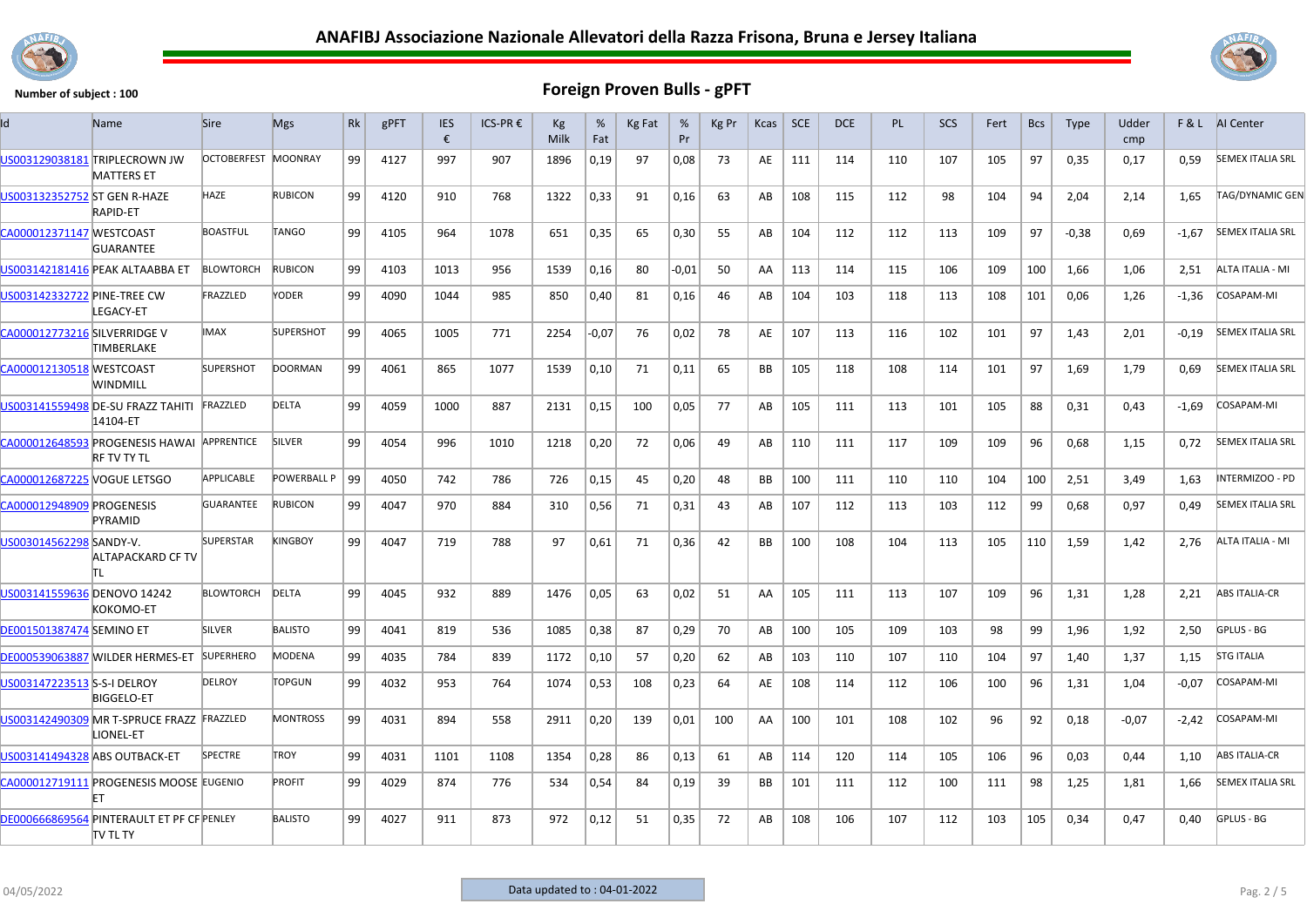



| ld                             | <b>Name</b>                                           | <b>Sire</b>       | <b>Mgs</b>       | Rk | gPFT | <b>IES</b><br>€ | ICS-PR € | Kg<br>Milk | %<br>Fat | Kg Fat | %<br>Pr | Kg Pr | Kcas      | <b>SCE</b> | <b>DCE</b> | <b>PL</b> | <b>SCS</b> | Fert | <b>Bcs</b> | <b>Type</b> | Udder<br>cmp | F&L     | <b>AI</b> Center        |
|--------------------------------|-------------------------------------------------------|-------------------|------------------|----|------|-----------------|----------|------------|----------|--------|---------|-------|-----------|------------|------------|-----------|------------|------|------------|-------------|--------------|---------|-------------------------|
|                                | CA000109859821 LACTOMONT ZORRO JEDI<br>PC CD TY TV TL |                   | <b>OVERTIME</b>  | 99 | 4027 | 822             | 891      | 708        | 0,09     | 38     | 0,26    | 54    | BB        | 107        | 109        | 110       | 109        | 107  | 99         | 0,84        | 1,93         | 0,79    | <b>TAG/DYNAMIC GEN</b>  |
| US003138948163 AURORA          | <b>SUPERTRAMP CF TV</b><br><b>ITL TY</b>              | <b>SUPERFLY</b>   | <b>BOMBERO</b>   | 99 | 4020 | 920             | 1022     | 1467       | 0,19     | 78     | 0,18    | 70    | BB        | 101        | 117        | 112       | 109        | 101  | 98         | 0,87        | 0,99         | $-1,27$ | COSAPAM-MI              |
|                                | US000072128125 EDG RUBICON ET                         | MOGUL             | <b>ROBUST</b>    | 99 | 4006 | 986             | 779      | 1096       | 0,62     | 116    | 0,20    | 60    | <b>BE</b> | 105        | 116        | 112       | 104        | 99   | 97         | 1,72        | 1,09         | 3.88    | <b>STG ITALIA</b>       |
| US003133120549 S-S-I BG FRZZLD | RIVETING-ET                                           | FRAZZLED          | <b>PROFIT</b>    | 99 | 3999 | 986             | 924      | 743        | 0,28     | 61     | 0,16    | 42    | AA        | 100        | 109        | 119       | 111        | 108  | 97         | 0,72        | 1,53         | $-0.89$ | COSAPAM-MI              |
| US003140986599 WESTCOAST       | AROMAS-ET                                             | <b>HARMONY</b>    | <b>MONTEREY</b>  | 99 | 3998 | 851             | 702      | 1942       | 0,21     | 102    | 0,07    | 74    | BE        | 100        | 112        | 108       | 102        | 102  | 94         | 1,04        | 1,27         | $-0,31$ | <b>SEMEX ITALIA SRL</b> |
| US003141494407 ABS ZEBEDEE-ET  |                                                       | SPECTRE           | <b>DELTA</b>     | 99 | 3993 | 863             | 663      | 1269       | 0,46     | 103    | 0,20    | 66    | AB        | 102        | 106        | 109       | 105        | 101  | 97         | 0,92        | 0,97         | 0.89    | <b>ABS ITALIA-CR</b>    |
|                                | US003129128855 PEAK HOTLINE ET                        | HOTROD            | MOGUL            | 99 | 3992 | 560             | 344      | 1222       | 0,52     | 106    | 0,21    | 65    | AA        | 106        | 113        | 99        | 101        | 96   | 92         | 3,31        | 2,86         | 5,03    | NOVAGEN S.R.L.          |
|                                | US000073316308 WEIGELINE JACEY<br>TABASCO             | <b>JACEY</b>      | <b>BOOKEM</b>    | 99 | 3990 | 876             | 810      | 2224       | $-0,26$  | 52     | 0,17    | 96    | AB        | 104        | 112        | 102       | 103        | 101  | 101        | 1,05        | $-0,57$      | 2,31    | NOVAGEN S.R.L.          |
|                                | US003133064316 ENDCO SUPREME ET CASHFLOW              |                   | PLATINUM         | 99 | 3984 | 804             | 761      | 954        | 0,28     | 70     | 0.25    | 61    | AB        | 101        | 105        | 108       | 113        | 102  | 96         | 0.77        | 1.08         | 0.64    | INTERMIZOO - PD         |
|                                | US003142934708 OCD HELIX ALPHABETHELIX                |                   | YODER            | 99 | 3984 | 884             | 687      | 2183       | 0,14     | 102    | -0,02   | 70    | AB        | 108        | 110        | 112       | 101        | 100  | 95         | 1,44        | 1,67         | 1,31    | COSAPAM-MI              |
|                                | US003138498788 PEAK ALTASTARJACK JEDI                 |                   | <b>MONTEREY</b>  | 99 | 3983 | 855             | 824      | 1008       | 0,03     | 43     | 0,16    | 52    | AB        | 107        | 117        | 112       | 102        | 108  | 97         | 1,43        | 2,69         | 0,99    | ALTA ITALIA - MI        |
| CA000012529214 PROGENESIS      | <b>DEFINITE TV TY TL</b>                              | AFTERBURNER DELTA |                  | 99 | 3978 | 844             | 791      | 961        | 0,22     | 64     | 0,21    | 56    | BB        | 101        | 99         | 108       | 112        | 106  | 96         | 0,69        | 0,43         | 1,83    | <b>SEMEX ITALIA SRL</b> |
|                                | US003126779955 PEAK ALTAPAINTER<br>ET TV TL TY        | <b>DAVINCI</b>    | NUMERO UNO   99  |    | 3975 | 951             | 855      | 600        | 0,24     | 51     | 0,26    | 50    | AE        | 106        | 116        | 113       | 104        | 109  | 95         | 1,15        | 1,34         | 0,59    | ALTA ITALIA - MI        |
| US003014562337 SANDY-VALLEY    | <b>FEDORA PF CF TL</b>                                | <b>BANDARES</b>   | <b>KINGBOY</b>   | 99 | 3974 | 957             | 1117     | 741        | 0,19     | 52     | 0,24    | 52    | BB        | 102        | 120        | 114       | 112        | 105  | 109        | 0,89        | 1,44         | $-0,14$ | COSAPAM-MI              |
|                                | DE000539843407 WILDER MARK RF                         | APPRENTICE        | <b>SUPERSHOT</b> | 99 | 3972 | 968             | 873      | 1648       | 0,01     | 67     | $-0.04$ | 51    | BE        | 108        | 114        | 115       | 104        | 108  | 98         | 1,68        | 1,67         | 2,08    | <b>SEMEX ITALIA SRL</b> |
|                                | US003139733266 PEAK ALTAGOPRO                         | HELIX             | <b>MONTROSS</b>  | 99 | 3964 | 898             | 804      | 2673       | -0,11    | 89     | $-0.04$ | 84    | AB        | 103        | 113        | 111       | 103        | 99   | 100        | 1,03        | 0,73         | $-1,14$ | ALTA ITALIA - MI        |
|                                | US003143160100 PEAK AMPLUS ET                         | LYLAS             | MONTEREY         | 99 | 3964 | 900             | 828      | 1182       | 0,23     | 72     | 0,15    | 56    | AB        | 105        | 112        | 111       | 105        | 106  | 96         | 0,79        | 1,26         | 0,70    | NOVAGEN S.R.L.          |
| US003141559471 DE-SU 14077     | TORONTO-ET                                            | <b>BURLEY</b>     | <b>RUBICON</b>   | 99 | 3955 | 886             | 839      | 1445       | 0,49     | 111    | 0,16    | 67    | AB        | 104        | 117        | 110       | 108        | 99   | 92         | 1,01        | 0,65         | 1,12    | <b>ABS ITALIA-CR</b>    |
|                                | US003134652407 BLUMENFELD JEDI<br><b>RESOLVE</b>      | JEDI              | DAY              | 98 | 3954 | 860             | 825      | 1058       | 0,04     | 47     | 0,12    | 49    | AB        | 106        | 110        | 113       | 108        | 109  | 107        | 0,96        | 2,14         | $-1,39$ | COSAPAM-MI              |
|                                | US003137878481 BOMAZ SKYWALKER- JEDI                  |                   | <b>CABRIOLET</b> | 98 | 3954 | 897             | 760      | 1316       | 0,11     | 64     | 0,25    | 75    | BB        | 111        | 119        | 108       | 95         | 105  | 95         | 1,05        | 1,55         | 0.55    | <b>ABS ITALIA-CR</b>    |
| NL000685695296 KOEPON TOSCO    |                                                       | <b>TOPSHOT</b>    | <b>RUBICON</b>   | 98 | 3954 | 1062            | 869      | 1070       | 0,43     | 94     | 0,17    | 55    | BE        | 112        | 116        | 115       | 102        | 104  | 100        | 0,40        | 0,73         | 2,28    | <b>GPLUS - BG</b>       |
|                                | US000072851652 DE-SU BATTLECRY                        | <b>BALISTO</b>    | NUMERO UNO   98  |    | 3949 | 789             | 850      | 948        | 0,37     | 78     | 0,10    | 44    | AB        | 105        | 108        | 111       | 116        | 102  | 90         | 1,09        | 1,60         | 2,12    | <b>ABS ITALIA-CR</b>    |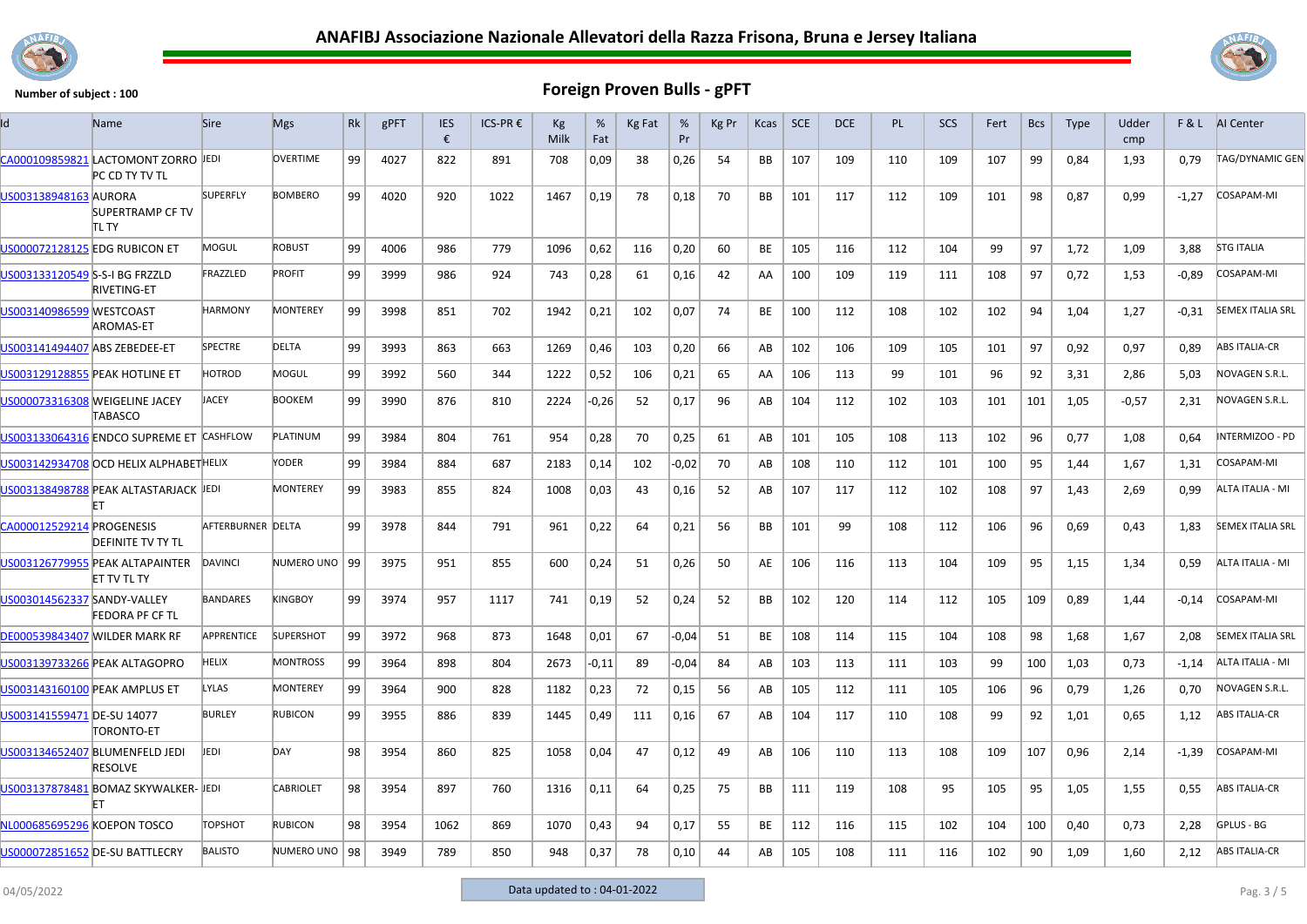



| Id                                 | <b>Name</b>                                                | <b>Sire</b>      | <b>Mgs</b>        | Rk | gPFT | <b>IES</b><br>€ | ICS-PR € | Кg<br>Milk | %<br>Fat | <b>Kg Fat</b> | %<br>Pr | Kg Pr | Kcas      | <b>SCE</b> | <b>DCE</b> | <b>PL</b> | SCS | Fert | <b>Bcs</b> | <b>Type</b> | Udder<br>cmp |         | F & L AI Center         |
|------------------------------------|------------------------------------------------------------|------------------|-------------------|----|------|-----------------|----------|------------|----------|---------------|---------|-------|-----------|------------|------------|-----------|-----|------|------------|-------------|--------------|---------|-------------------------|
|                                    | US003126779968 PEAK ALTATUSCAN<br>ET TV TL TY              | DAVINCI          | NUMERO UNO   98   |    | 3945 | 669             | 520      | 1134       | 0,31     | 81            | 0,26    | 68    | BE        | 105        | 104        | 104       | 108 | 98   | 92         | 1,25        | 1,99         | 0,34    | ALTA ITALIA - MI        |
| <b>DE000360324663 GYWER RDC ET</b> |                                                            | <b>GYMNAST</b>   | LOBACH            | 98 | 3944 | 792             | 645      | 1566       | $-0,07$  | 51            | 0,07    | 60    | AA        | 111        | 102        | 109       | 109 | 104  | 103        | 1,14        | 1,44         | 2,28    | <b>SPERMEX ITALIA</b>   |
|                                    | US000074024960 PINE-TREE VERONA                            | SPRING           | <b>SUPERSIRE</b>  | 98 | 3943 | 913             | 679      | 850        | 0,39     | 79            | 0,27    | 59    | BE        | 102        | 109        | 109       | 101 | 109  | 100        | 0,38        | 0,95         | $-0,36$ | <b>ABS ITALIA-CR</b>    |
|                                    | US003132350880 FARNEAR-TJR-BH<br>TOROUE-ET                 | MEGA-STAR        | <b>DELTA</b>      | 98 | 3942 | 778             | 651      | 765        | 0,47     | 82            | 0,17    | 45    | AE        | 105        | 112        | 110       | 108 | 101  | 100        | 1,89        | 2,07         | 2,52    | TAG/DYNAMIC GEN         |
|                                    | US003128977835 MR SEAGULL-BAY<br>MALDEVES-ET               | <b>SPRING</b>    | <b>MOONRAY</b>    | 98 | 3942 | 946             | 712      | 1598       | 0,50     | 120           | 0,14    | 71    | AA        | 109        | 117        | 105       | 99  | 105  | 95         | 0,69        | 0,33         | 0,69    | <b>ABS ITALIA-CR</b>    |
| US000073953444 BOMAZ               | <b>ALTATOPSHOT ET</b>                                      | <b>SUPERSHOT</b> | <b>EMBASSY</b>    | 98 | 3942 | 1014            | 932      | 1620       | 0,25     | 94            | 0,20    | 80    | BB        | 102        | 115        | 111       | 103 | 101  | 104        | $-0,33$     | $-0,47$      | $-0.81$ | ALTA ITALIA - MI        |
|                                    | UK915004533587 CARNHILL OVERTIME APPLEJAX<br>FT            |                  | <b>MCCUTCHEN</b>  | 98 | 3939 | 835             | 866      | 750        | 0,18     | 51            | 0,18    | 46    | <b>BB</b> | 102        | 110        | 109       | 111 | 105  | 104        | 1,28        | 2,07         | 2,66    | <b>STG ITALIA</b>       |
|                                    | US003123611258 MR DRACO BATTLE<br>67469 ET TV TL           | <b>DRACO</b>     | MOGUL             | 98 | 3934 | 795             | 617      | 1098       | 0,30     | 78            | 0,10    | 47    | AA        | 101        | 110        | 112       | 103 | 107  | 92         | 1,67        | 2,61         | $-0.47$ | <b>STG ITALIA</b>       |
| US003128557570 ABS MEDLEY          |                                                            | YODER            | <b>BALISTO</b>    | 98 | 3932 | 1080            | 941      | 1570       | 0,24     | 91            | 0,13    | 69    | BB        | 109        | 111        | 114       | 104 | 103  | 105        | 0,29        | $-0,52$      | 1,45    | <b>ABS ITALIA-CR</b>    |
| CA000012648431 PROGENESIS          | <b>BERMUDA</b>                                             | <b>CRACKSHOT</b> | <b>MONTROSS</b>   | 98 | 3931 | 1017            | 810      | 1605       | $-0,05$  | 58            | 0,05    | 62    | AE        | 106        | 112        | 116       | 103 | 105  | 104        | 0,69        | 0,86         | 0,84    | <b>SEMEX ITALIA SRL</b> |
| <b>DE000360044875 WENDLAND</b>     | <b>HOLTEINS CHARKING</b><br>lΕT                            | <b>CHARLEY</b>   | <b>MISSOURI</b>   | 98 | 3925 | 906             | 924      | 1400       | 0,09     | 67            | 0.01    | 48    | <b>BE</b> | 98         | 108        | 115       | 113 | 106  | 96         | 0,49        | 1,06         | 0,25    | GPLUS - BG              |
|                                    | US003142352977 S-S-I PR CHARLEY<br><b>DEREK-ET</b>         | <b>CHARLEY</b>   | ALTA1STCLASS   98 |    | 3925 | 1011            | 1152     | 618        | 0,12     | 38            | 0,19    | 43    | <b>BB</b> | 109        | 117        | 118       | 111 | 108  | 102        | 0,55        | 1,05         | 1,12    | COSAPAM-MI              |
|                                    | <b>AFTERBURNER ET</b>                                      | FLAME            | MOGUL             | 98 | 3922 | 827             | 802      | 432        | 0,35     | 56            | 0,30    | 47    | AB        | 106        | 109        | 109       | 110 | 107  | 91         | 1,12        | 0,29         | 3,67    | <b>SEMEX ITALIA SRL</b> |
| DK003345101982 ANDERSTRUP          | KENSINGTON                                                 | KERRIGAN         | <b>COMMANDER</b>  | 98 | 3921 | 807             | 715      | 1072       | 0,22     | 68            | 0,18    | 59    | AB        | 100        | 109        | 109       | 106 | 103  | 96         | 0,81        | 1,08         | 1,97    | GPLUS - BG              |
|                                    | US003145229960 PEAK ALTAMORRIS                             | <b>DUKE</b>      | <b>RUBICON</b>    | 98 | 3917 | 863             | 720      | 1287       | 0,37     | 93            | 0,16    | 62    | AA        | 106        | 115        | 112       | 107 | 99   | 95         | 1,57        | 1,09         | 0.99    | ALTA ITALIA - MI        |
|                                    | DK000000258184 VH BALISTO BROOK                            | <b>BALISTO</b>   | DENIM 646         | 98 | 3916 | 789             | 806      | 65         | 0,78     | 88            | 0,39    | 43    | BB        | 109        | 111        | 106       | 112 | 104  | 100        | 0,65        | 0,65         | 1,32    | <b>GENESI PROJECT</b>   |
| US000055618778 GLEN-D-HAVEN        | <b>ALTAHOTROD</b>                                          | <b>JEROD</b>     | <b>IOTA</b>       | 98 | 3915 | 638             | 391      | 2051       | $-0,10$  | 67            | 0,02    | 72    | AA        | 103        | 102        | 105       | 101 | 100  | 95         | 2,57        | 1,49         | 3,60    | ALTA ITALIA - MI        |
|                                    | US003136714678 WELCOME JEDISTAR JEDI<br><b>CF TV TL TY</b> |                  | <b>RACER</b>      | 98 | 3914 | 808             | 848      | 1389       | $-0,26$  | 23            | 0,13    | 63    | <b>BB</b> | 101        | 111        | 108       | 105 | 109  | 105        | 0,53        | 1,44         | $-0,37$ | <b>SPERMEX ITALIA</b>   |
| CA000012529310 PROGENESIS          | PADAWAN                                                    | JEDI             | <b>ENFORCER</b>   | 98 | 3913 | 841             | 860      | 1408       | $-0,50$  | $-5$          | 0,16    | 66    | AB        | 103        | 113        | 110       | 105 | 108  | 102        | 1,00        | 2,08         | 0,35    | <b>SEMEX ITALIA SRL</b> |
|                                    | US003132826286 TIGER-LILY SSHOT<br><b>OXFORD-ET TL</b>     | <b>SUPERSHOT</b> | MOGUL             | 98 | 3911 | 970             | 1049     | 1147       | 0,07     | 52            | 0,11    | 52    | BB        | 107        | 115        | 114       | 110 | 105  | 97         | 0,67        | 1,41         | 0.93    | COSAPAM-MI              |